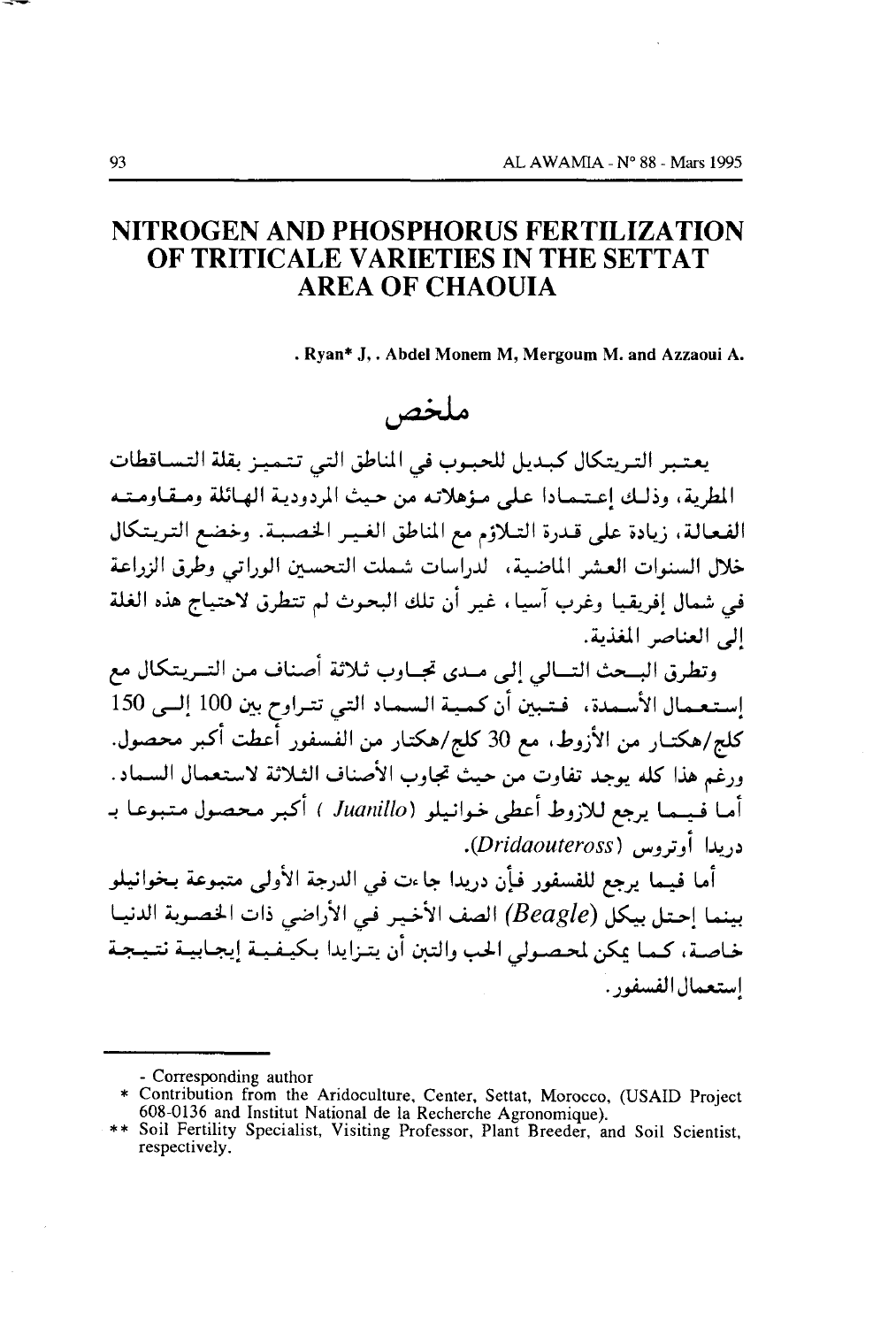#### RESUME

Due à son potentiel de rendement élevé, sa résistance aux maladies et son adaptabilité aux zones marginales, le triticale peut être un alternative ou au moins un céréale complémentaire dans les zones à faible précipitaton.

Durant la dernière décinie, le triticale a fait I'objet de recherche surtout en amélioration et agronomie dans la région du Nord de I'Afrique et I'Asie occidentale mais rien ne s'est fait concernant les besoins de cette culture en éléments nutritifs. Cette étude était donc initiée pour étudier les réponses de trois variétés de triticale aux engrais azotés et phosphatés dans les zones arides et semi-arides du Maroc. Une augmentation significative du rendement des trois variétés dû aux apports d'engrais a été obtenue. Les doses de 100 à 150 kg N/ha et 30 kg P/ha ont donné le meilleur rendement. Cependant, les trois variétés different dans leur réponse aux apports d'engrais. En ce qui concerne I'engrais azoté, la réponse des trois variétés à la dose 100 kg N/ha était de l'ordre suivant : Juanillo a produit plus que Drira Outcross qui elle même a produit plus que Beagle. Alors que pour la réponse de ces variétés à la fertilisation phosphatée on a constaté que Drira Outcross était toujours mieux que Juanillo qui elle même était mieux que Beagle.

Le rendement en grain et en paille du triticale peut être augmenté d'une manière significative par I'apport d'engrais azotés et phosphatés et surtout dans les sols pauvres.

#### ABSTRACT

Because of high potential yields, disease resistance, satisfactory nutritional components, and adaptability to a wide range of marginal or stressed environments, triticale, a novel cereal with considerable commercial potential, is seen as an altemative, or at least a complementary cereal crop, particularly in low rainfall areas of the world. In the past decade, it has been the subject of breeding and agronomic research in the rainfed west Asia-North Africa zone. This study from ihe dryland area of Morocco involved a range of N and P rates in separate trials with three triticale varieties grown in a drought-prone shallow Petrocalcic Palexeroll.

The mean effects of N and P,were significant ; for N, maximum responsqs were between 100 to 150 kg ha<sup>-1</sup>, while the maximum P rate was 3C kg ha<sup>-1</sup> Varieties differed in grain and DM yields without N and P, and in their response to these elements. At 100 kg N ha<sup>-1</sup>, the order was Juanillo > Drira outcross > Beagle. with P fertilization Drira Outcross consistently outyielded Juanillo, with both being superior to Beagle; Where soils are deficient in N and P, economic responses to both elements are likely. Thus adequate fertilization can markedly increase both grain and straw yields of triticale in Morocco's dryland zone.

KEY WORDS : cereal fertilization. soil test calibration.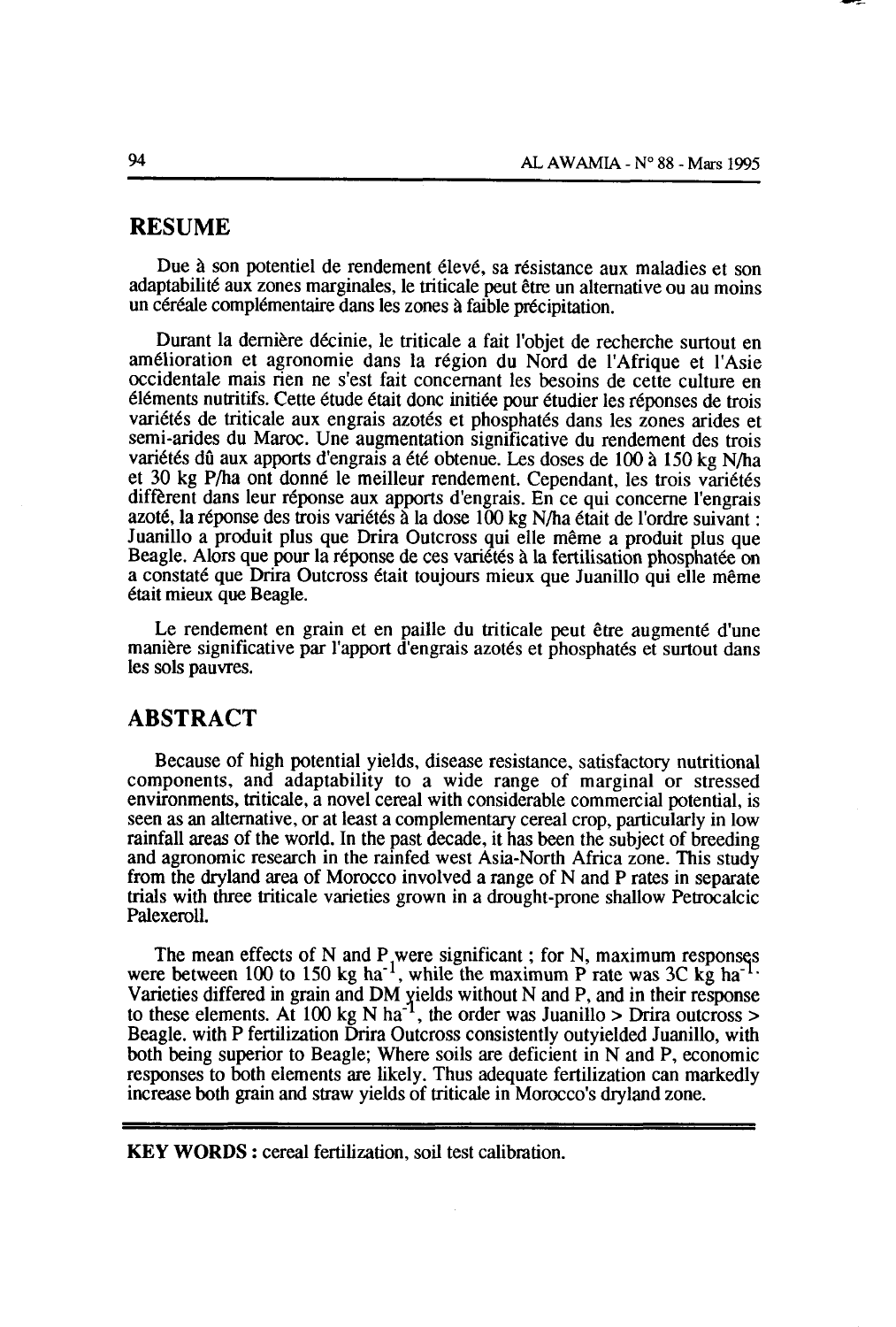#### **INTRODUCTION**

Triticale, a cross between wheat (Triticum spp. L.) and diploid rye (Secale cereale L.) has been in existence for well over a century. Through the efforts of plant breeders and agronomists, triticale has evolved from a "biological curiosity" to a major commercial crop now cultivated on over a million ha worldwide (Skovmand et al., 1984). A number of genetic drawbacks (e.g., steriligy, seed shriveling, and pre-harvesss, sprouting) have militated against its more widespread attention. Ability to yield well under stress conditions, e.g., acid soils or drought, as well as its high grain protein content and disease resistance, have underlined continued efforts to develop triticale.

Its apparent adaptability to drought conditions has generated a lot of research interest in triticale in semi-arid regions. In the rainfed west Asia-North Africa area, Nachit and Malik (1983) focused on the importance of tillering for grain yield. Apparently, yield is related to early growth vigour, which is better for larger-seeded varieties (Nachit, 1982). Currently, efforts are being made to promote triticale in Turkey in environmemnents unsuited to wheat (Genc et al., 1989). Progress in vield improvement and disease resistance has contributed significantly to an increasing area planted to triticale in another semi-arid area zone, Australia (Matheson, 1984).

Despite the plethora of studies on triticale cited by Skovmand et al., (1984), few have dealt with its response to N and P -- the primary fertilizer inputs in semi-arid areas. The trials reported suggested that triticale and rye adsorb more N from the soil than wheat, while triticale and wheat appear to accumulate more P in their straw than rye. Greenhouse pot trials indicated that triticale was more efficient in absorbing N that either wheat or rye. Shoud these indications of increased nutrient utilization effeciency express themselves at field level it would be a major boost for triticale in dryland agriculture, which is characterized by low inputs of both N and P.

In Morocco, which is plagued by low and erratic rainfall and has large areas of marginal land for cereal growing, triticale has attracted a lot of interest. Here, efforts have been made to identify a nich for triticale in cereal-growing areas. Its high straw vield relative to other cereals has obvious attractions as an animal feed, especially in dryland farming systems where the animal component is a dominant one. Initial trials in Morocco its response to fertilizers has not been considered. Therefore, this study examined the impact of N and P fertilize rates on dry matter and grain yield components of three major triticale varieties grown on a shallow drought-prone soil.

### **MATERIALS AND METHODS**

The location of the trial was 5 km east of Settat in the semi-arid Chaouia region of Morocco (mean annual rainfall, 386 mm). The soil was a shallow  $\leq 35$ cm) Petrocalcic Palexeroll which was cropped to barley (Hordeun vulgare L.) the previous year. Initial levels of NaHCO<sub>3</sub>-P and NO<sub>3</sub> were low, ans such that a response to either element would be likely, i.e., 4.5 and 2.0 ppm, respectively (Ryan and Matar, 1990). The site was tilled in late Oct. 1988 with an offset disc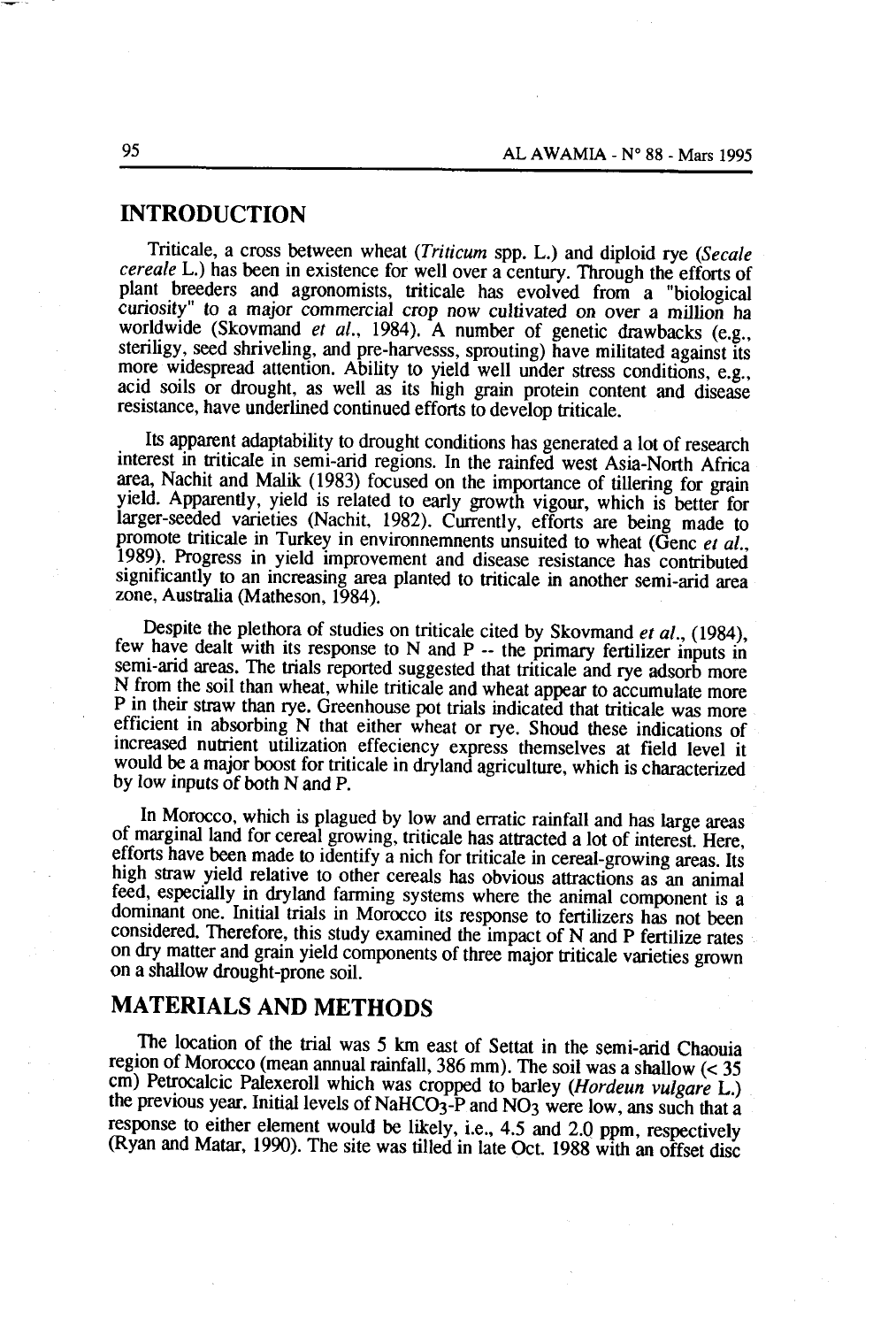harrow. Two separate P and N trials were laid out. The plots  $(1.8 \times 5 \text{ m})$  were broadcast fertilized. Where P was a variable, it was applied at 0, 15, 30 and 60 kg P ha<sup>-1</sup> as triple superphosphate, while a blanket application of N at 120 kg ha<sup>-1</sup> was applied as ammonium nitrate, where N was a variable, it was applied as ammonium nitrate at  $0, 50, 100$ , and  $150 \text{ km N}$  ha<sup>-1</sup>, while P was applied at a blanket rate of 40 kg ha-1. The fertilizers were incorporated by the "disc harrow" - this time at right angles to the plot length.

Subsequently, on Nov. 14, 1988, three varieties of triticale (Beagle, Drira Outcross, and Juanillo) were drilled at 80 kg seed ha<sup>-1</sup>. In order to control Hessian fly (Mayetiola destructor Say), a major endemic pest of cereals in the dryland area of Morocco and indeed in other similar areas of the Middle East. carbofuran (Furadan 5G) was drilled with the seed at 1 kg a. i. ha<sup>-1</sup>. A split plot desing was used with three replications ; varieties were the main plots and N or P rates the sub-plots. The only other subsequent cultural practice involved spraving to control weeds with "Cetrol H<sup>"</sup>, i.e., Isoxynil (4-hydroxy-3, 5-diiodobenzonitril) at 4L active ingredient per ha at the tillering stage. The plots were harvested on June 12, 1989 by hand-cutting two inner 5-m rows.

Though rainfall for the season (370 mm) was close to average, it was erratically distributed. Following initial rains in Octo.-Nov. period, the first three months after planting witnessed below normal rains, i.e., precipitation for Dec., Jan., and Feb. was 25, 7, and 36 mm, respectively, during which time growth was negligible. The latter part of the season received above average monthly rain with resultant satisfactory yields from the harvested plots.

In order to economically assess the effect of N and P fertilization on triticale, prices were obtained for both inputs. N (124 Dh per 100 kg ammonium nitrate) and P (97 Dh per 100 kg as triple superphosphate) as well as prices for other inputs. Market prices per 100 kg of triticale grain (190 Dh) and straw (about 30 Dh) at harvest time were also obtained. Subsequently, gross and net revenues were calculated for each variety along with benefit-cost  $(\tilde{B}/C)$  ratios.

#### **RESULTS**

Statistical analysis of the date showed no significant interactions by fertilize and cultivars. However, individual effects of N and P were significant, as were cultivar differences. For the N trial, Drira Outcross and Juanillo consistently outyielded Beagle in terms of dry matter and grain yield (Table I). Juanillo was slightly higher for both measurements, but not significantly, so. For the P trial, mean effects of cultivars followed a similiar pattern except that Juanillo was not significantly better than Beagle.

The mean separate effects of N and P averaged over all three triticale cultivars were consistent and significant (Table II). For the N trial each 50 kg N increment increased dry matter up to the 100 kg level. Increasing N to 150 km ha<sup>-1</sup> produced a further thought non-significant yield increase. Grain yield followed a similar trend with a maximum of P was less than that of N, both dry matter and grain yields increased significantly with added P, with maximum values at 30 kg P kg-1.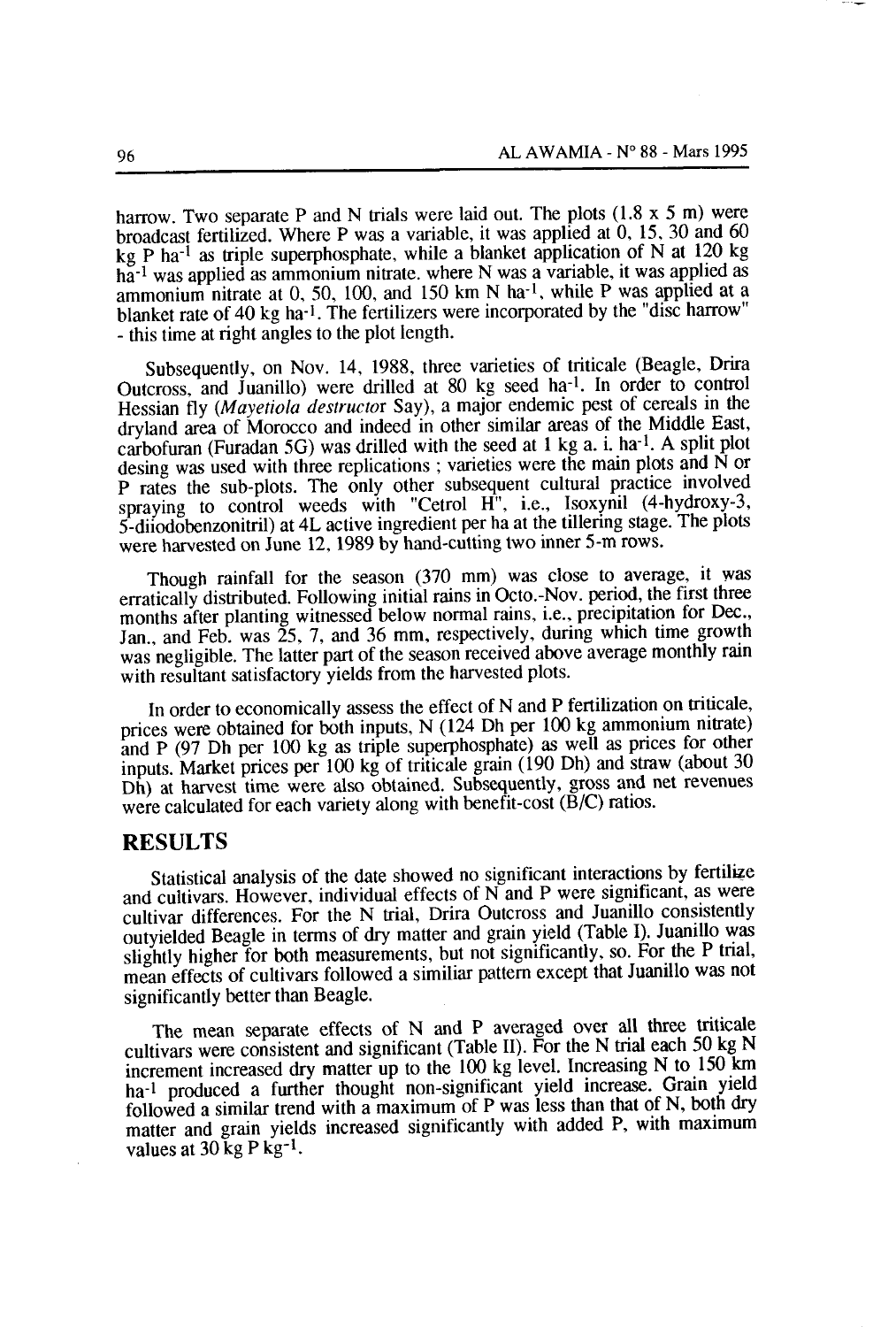| Variety                                            | y ieled                                                                                                                             |                      |                      |                      |  |  |
|----------------------------------------------------|-------------------------------------------------------------------------------------------------------------------------------------|----------------------|----------------------|----------------------|--|--|
|                                                    |                                                                                                                                     | Dry Matter           | Grain                |                      |  |  |
|                                                    |                                                                                                                                     | P                    |                      |                      |  |  |
|                                                    | $Mg$ ha- $l$<br>a ta ta ta ta ta ta ta ta ta ta ta san na na mata ya yi ya mata ta na na ta ta ta ta ta ta maa wa wanye wa yapapuja |                      |                      |                      |  |  |
| <b>Beagle</b><br><b>Drira Outcress</b><br>Juanillo | 4.15<br>5.17<br>5.21                                                                                                                | 4.64<br>5.26<br>4.70 | 1.33<br>1.67<br>1.86 | 1.59<br>1.87<br>1.72 |  |  |
| L.S.D.5%                                           | 0.66                                                                                                                                |                      | 0.34                 | 0.25                 |  |  |

# Tableau I: Mean cultivar effects over all nitrogen and phosphorus rates.

## Tableau II : Mean dry matter and grain yield response of triticale cultivars to separately applied nitrogen and phosphorus.

| <b>Trials With</b>    |                     | yield                        |                              |                              |                              |  |
|-----------------------|---------------------|------------------------------|------------------------------|------------------------------|------------------------------|--|
|                       |                     |                              | Dry Matter                   | Grain                        |                              |  |
| N                     | P                   | N                            | P                            | N                            | P                            |  |
|                       | kg ha-1             |                              |                              | $Mg$ ha-1                    |                              |  |
| 0<br>50<br>100<br>150 | 0<br>15<br>30<br>60 | 3.31<br>4.56<br>5.56<br>5.37 | 4.30<br>4.55<br>5.24<br>5.37 | 1.15<br>1.60<br>1.84<br>1.89 | 1.49<br>1.64<br>1.82<br>1.96 |  |
| L. S. D. 5%           |                     | 0.78                         | 0.51                         | 0.29                         | 0.19                         |  |

Though these data demonstrate the importance of N and P fertilization of triticale, regardless of cultivar, the most important question is whether such responses to fertilizer inputs were profitable or not. That B/C date of Table III indicate that at most levels of N and P fertilization responses were indeed economical. With the exception of Drira Outcross, 150 kg N a-1 more than doubled the return on fertilize investment. Similarly, the use of 60 km P ha-1 was economical in all cases. As yield diminished with increasing fertilizer inputs, the highest returns on investment were at the lower application rates (30 kg Beagle ; 15 kg Juanillo, Drira Outcross).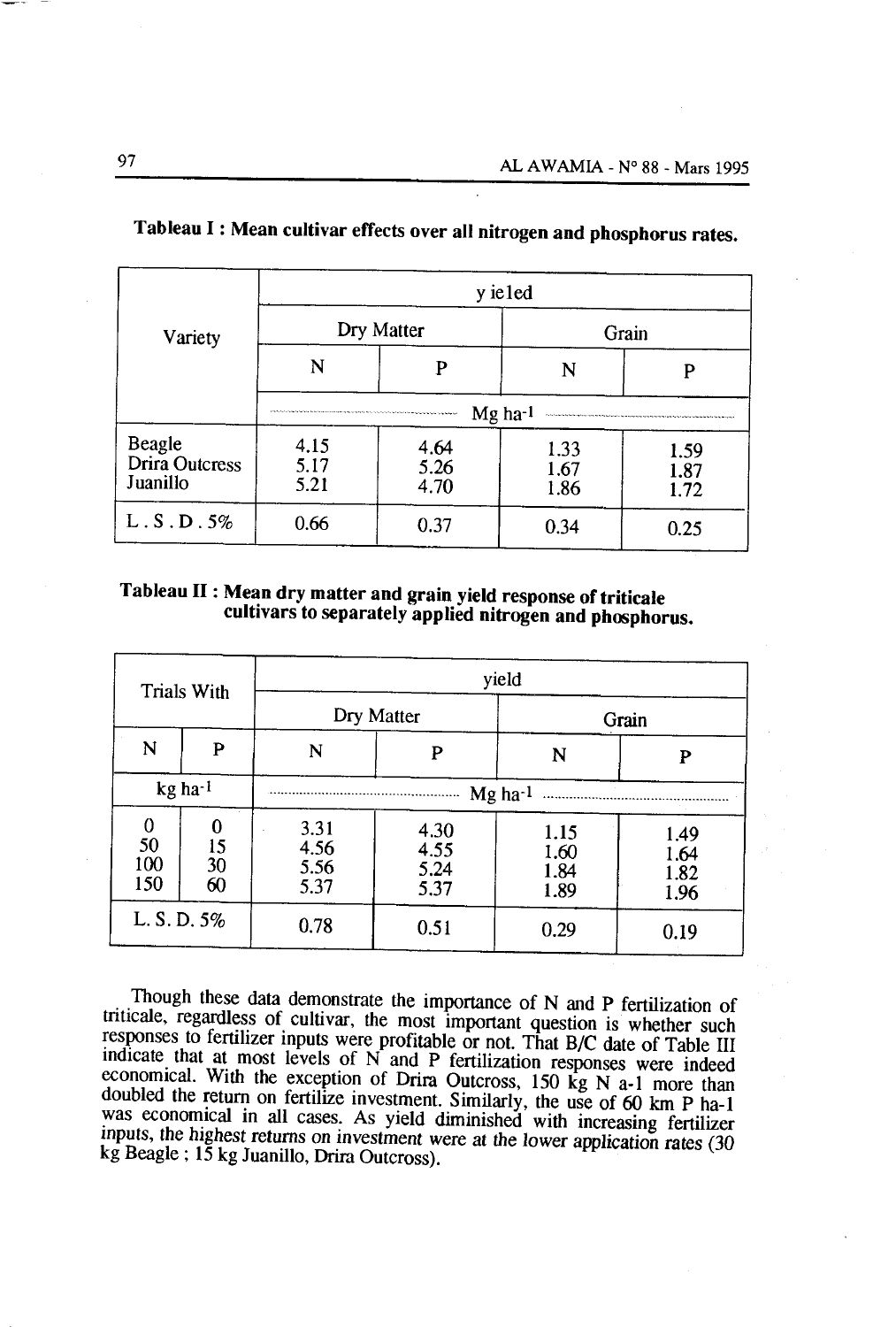| Treatment  |          | Drira<br><b>Beagle</b><br><b>Outcross</b> |     | Juanillo |     | Average |     |     |     |
|------------|----------|-------------------------------------------|-----|----------|-----|---------|-----|-----|-----|
| N          | P        | N                                         | P   | N        | P   | N       | P   | N   | P   |
| Kg ha $-1$ |          | B/C                                       |     |          |     |         |     |     |     |
| $\bf{0}$   | $\bf{0}$ |                                           |     |          |     |         |     |     |     |
| 50         | 15       | 5.2                                       | 3.6 | 3.0      | 8.2 | 6.1     | 7.2 | 4.8 | 6.3 |
| 100        | 30       | 2.7                                       | 5.6 | 2.2      | 7.7 | 7.0     | 5.1 | 4.0 | 6.1 |
| 150        | 60       | 2.3                                       | 2.4 | 1.6      | 5.7 | 3.4     | 2.3 | 2.4 | 3.5 |

Tableiau III : Estimated benefit-cost ratios form nitrogen and phosphorus fertilization of three triticale cultivars :

 $B/C =$  Benefit-Cost ( $B/C$ ) Ratios

#### **DISCUSSION**

Though preliminary in nature, this study revealed several positive aspects of triticale which should augur well for its widespread adoption in Morocco. While the early months of this trial were relatively dry, triticale adapted well to the drought stress. This was contrary to indications of lower drought resistance of several other triticale lines compared to wheat (Sinha et al., 1986). While no quantitative measure of seedling vigour was made, both triticale trials were greener and more advanced, according to visual assessment, than any other cereal planted at the same date at the same site. This site included trials with five barley varieties (Ryan et al., 1991), three durum (Triticum turgidum var. durum L.) lines (Jones et al., 1991), and a new Hessian fly-resistant breadwheat, (T. aestivum L.), Saada (Ryan et al., 1990). Furthermore, while these cereals were atacked by the normal range of fungal diseases and insects, there was no evidence of any significant disease incidence on any triticale variety. However, some sawfly (Cephus spp.) damage was evident.

From the earliest growth stages, visual differences due to both N and P fertilization were evident. While triticale yielded well by comparison with other cereals at that site, what is noteworthy here is the magnitude of the response to N. It is evident that up to 100 kg N ha<sup>-1</sup> could be profitably used on triticale. This is in constrast to a maximum of 40 kg ha-1 with Saada wheat at the same site (Ryan et al., 1990) and at several sites throughout the dryland zone in Morocco (Ryan et al., 1991). The higher N requirement for triticale is hardly surprising in view of its relatively high yields, i.e., about two tons of grain and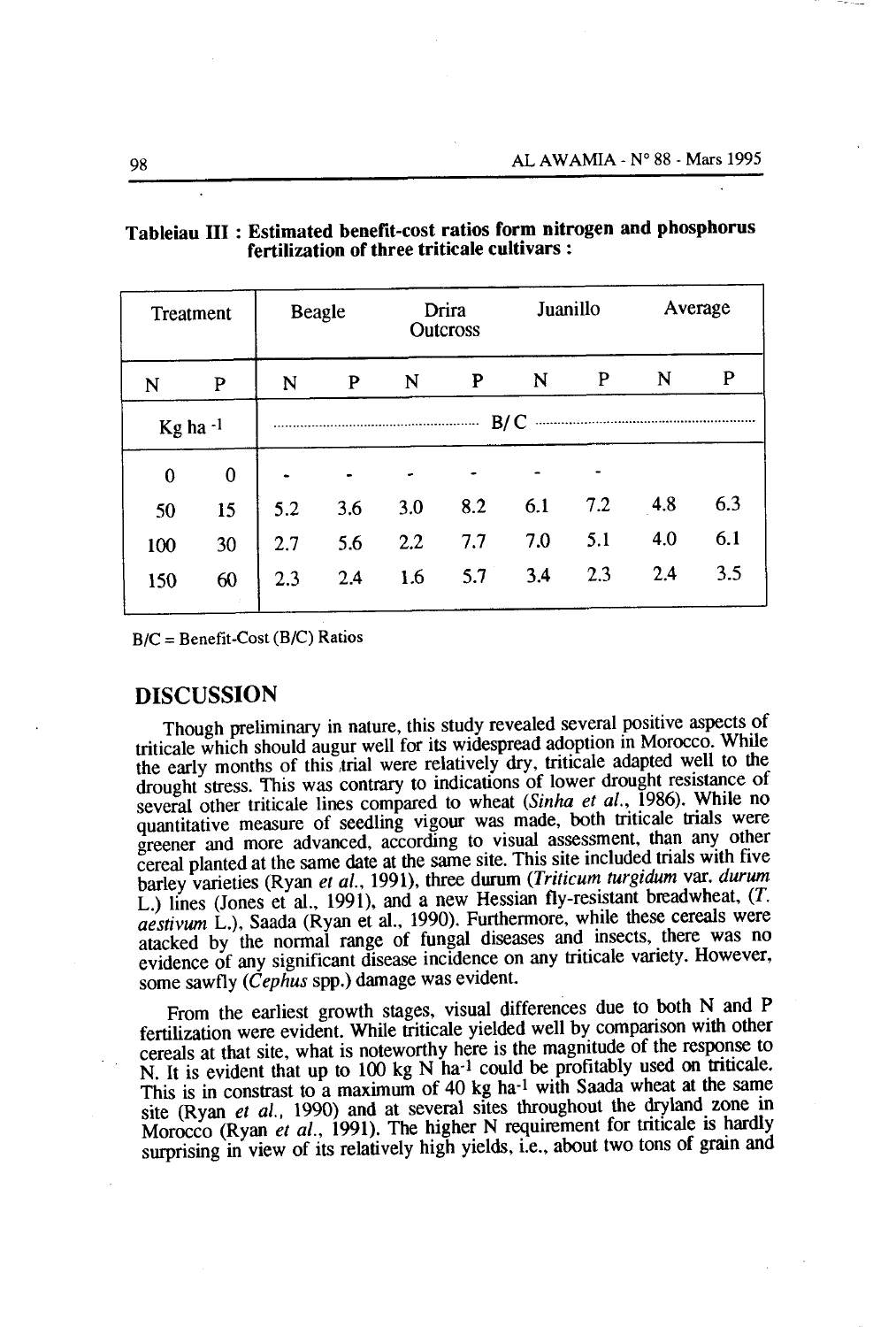six tons of dry matter. These yields indicate triticale's potential for grazing and for animal feeding as straw. In deeper ans more productive soils, it is likely that, based on wheat yields with similar low low levels of N (Abdel Monem et al., 1990a.). much higher triticale yields could be achieved. The yield responses of triticale to N achieved in this study could be generalized to most of the cereal growing area of Morocco since most soils are deficient in N. According to a survey (Abdel Monem et al., 1990b), few fields had adequate nitrate levels to sustain growth without fertilization.

This trial clearly showed how essential P is for maximum yields of triticale. This was in contrast to the P trial with Saada wheat where a response was observed in the early growth stages but not reflected in final grain and straw yield in the early growth stages but not reflected in final grain and staw yield data (Abdel Monem and Ryan, 1990). Similiarly, trials with the common breadwheat Nesma at several locations the previous year revealed no P response (Abdel Monem et al., 1990 a). In the present study, the soil P level was 4 ppm as measured by the Olsen NaHCO3 procedure. This is marginally lower than the accepted critical level for rainfed cereals in the Mediterranean zone (Ryan ans Matar, 1990). Since triticale did respond to added P and Saada wheat did not, it is obvious that a higher critical level of P applies to triticale.

Though Beagle produces satisfactory yields (Skovmand et al., 1984), this study suggests that more emphasis be placed on Drira Outcross and Juanillo, as they were consistent better than Beagle. Our study coincided with two year trial date at low moisture sites in Syria (Nachit and Malik, 1983) which also showed Juanillo and Drira Outcross to be superior to Beagle. Beagle is one of the early triticale cultivars with large and shriveled seeds, whereas Juanillo is a more improved and well adapted cultivar.

Based on Yau's (1987) comparison of triticale and barley, one should, however, reserve judgment until these varieties are tested under poorer management conditions of farmers' fields; triticale was shown to be inferior to barley as a dual-purpose crop in representative barley-growing areas of Syria. Factors such as seed rate and environment offset triticale's relative performance : for optimum yield, a higher seed rate than for barley is required to compensate for seed size of triticale. Where environment is more favorable, i.e., better moisture and fertility (Nachit, 1983, the gap between barley and triticale narrows. Triticale narrows. Triticale's longer maturing time allows it to take advantage of such conditions.

In conclusion, this was the first study to show the importance of N and P fertilization of triticale in Morocco. Clearly, triticale has a complimentary role in the semi-arid cereal-producing zone. While many other factors involved with the adoption of triticale as a major commercial cereal in Morocco need to be considered, fertilizer trials are planned for a wide range of marginal environments to compare triticale with barley, the dominant cereal is such areas.

99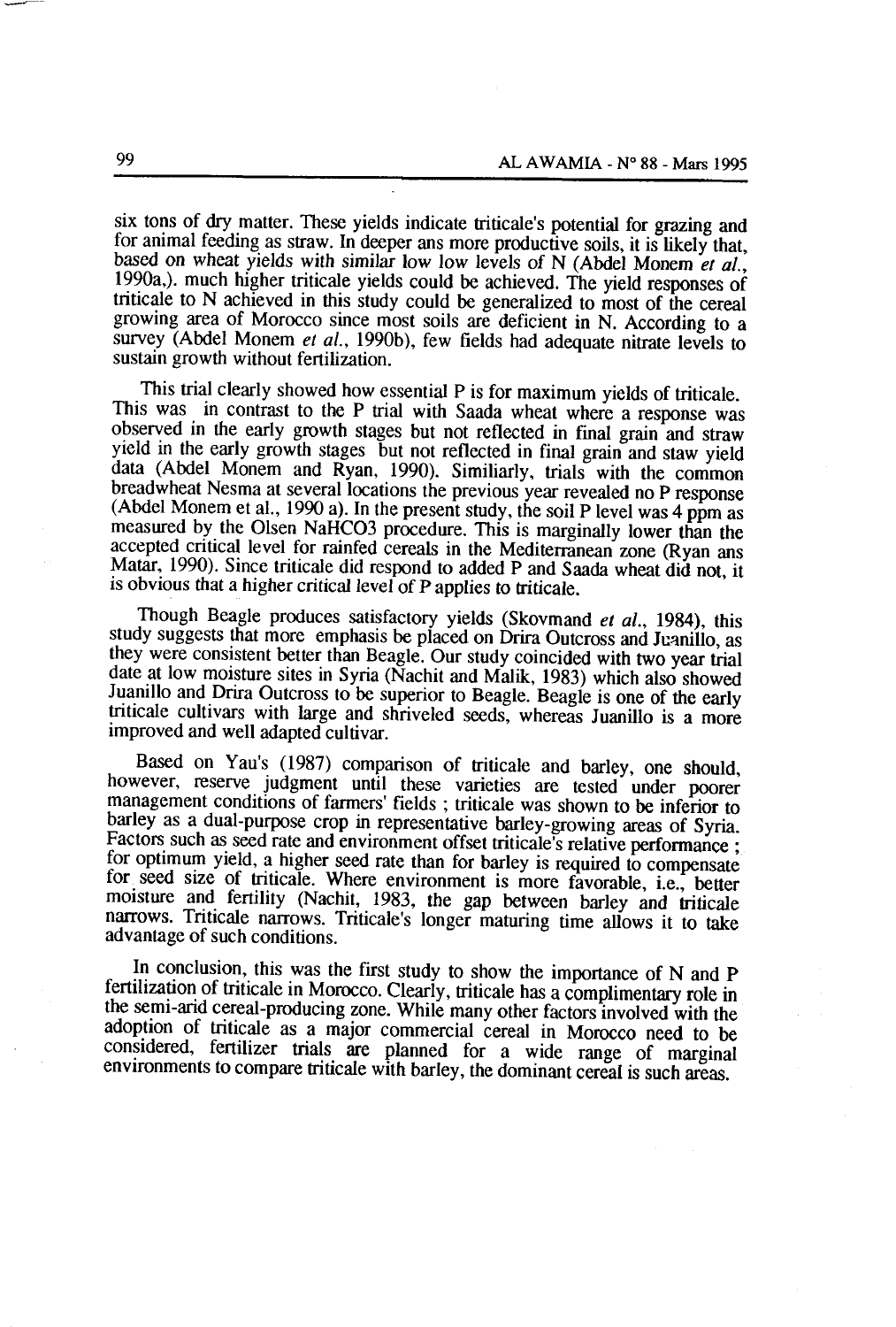## REFERENCES BIBLIOGRAPHIQUES

ABDEL MONEM, M., AZZAOUI, A., M. El Gharous, RYAN, J. and P. SOLTANPOUR. 1990a. Response of dryland wheat to nitrogen and Phosphorus in semi-arid conditions in Morocco. p. 52-65. In J. Ryan and A. Matar (ed.) Proc. Third Soil Test Calibration Workshop. Amman, Jordan, Sept. 2-9. 1988. ICARDA, Aleppo, Syria.

ABDEL MONEM, M., J. RYAN, and EL GHAROUS, M. 1990b. Preliminary assessment of the soil fertility status of the mapped area of Chaouia. Al Awamia  $72:85-107.$ 

ABDEL MONEM, M., and RYAN, J. 1990. Field crop response to phosphorus. Rachis. 9(2): 38-39.

GENC, I. A.C. ULGER, and YAGBASANLAR. T., 1989. Screening for high-yieldding triticales to replace wheat in the Cukurova region of Turkey. Rachis  $8(1)$ : 25.

JONES, J.J., ABDEL MONEM, M. and RYAN. J. 1991. Impact of nitrogen fertilization on tan spot in theree durum wheat lines. Arab. J. Plant Protection. 8:  $10-13.$ 

MATHESON, E.M. 1984. Triticales are booming down-under. Rachis 3 (1): 29.

NACHIT, M.M. 1982. Effect of seedling growth vigour on yield of triticale. Rachis  $1(1)$ : 16.

NACHIT, M.M. 1983. The effect of clipping during the tillering stage, on triticale. Rachis 2: 11-12.

NACHIT, M.M. 1984. Use of planting dates to select stress tolerant and yield stable triticale genotypes for the rainfed Mediterranean environment. Rachis 3(1)  $: 15 - 17.$ 

NACHIT, M.M. and MALIK, M.A. 1983. Importance of tillering capacity for grain yield in triticale under rainfed conditions. Rachis 2:5-7.

RYAN, J., and MATAR. A. 1990. Soil test calibration in West Africa and North Africa. Proc. Third Regional Soit Test Calibration Workshop, Sept. 3-9, 1988. Amman, Jordan. ICARDA, Aleppo, Syria.

RYAN, J., ABDEL MONEM, M. and El Meiahed. K. 1990. Timing of nitrogen application for Hessiean fly-resistant "Saada" wheat in Marocco. Rachis 8 (2):  $23 - 26$ .

RYAN, J., ABDEL MONEM, M. and AMRI. A. 1991. Preliminary assessment of barley fertilization in the Chaouia area. Al-Awamia (this issue).